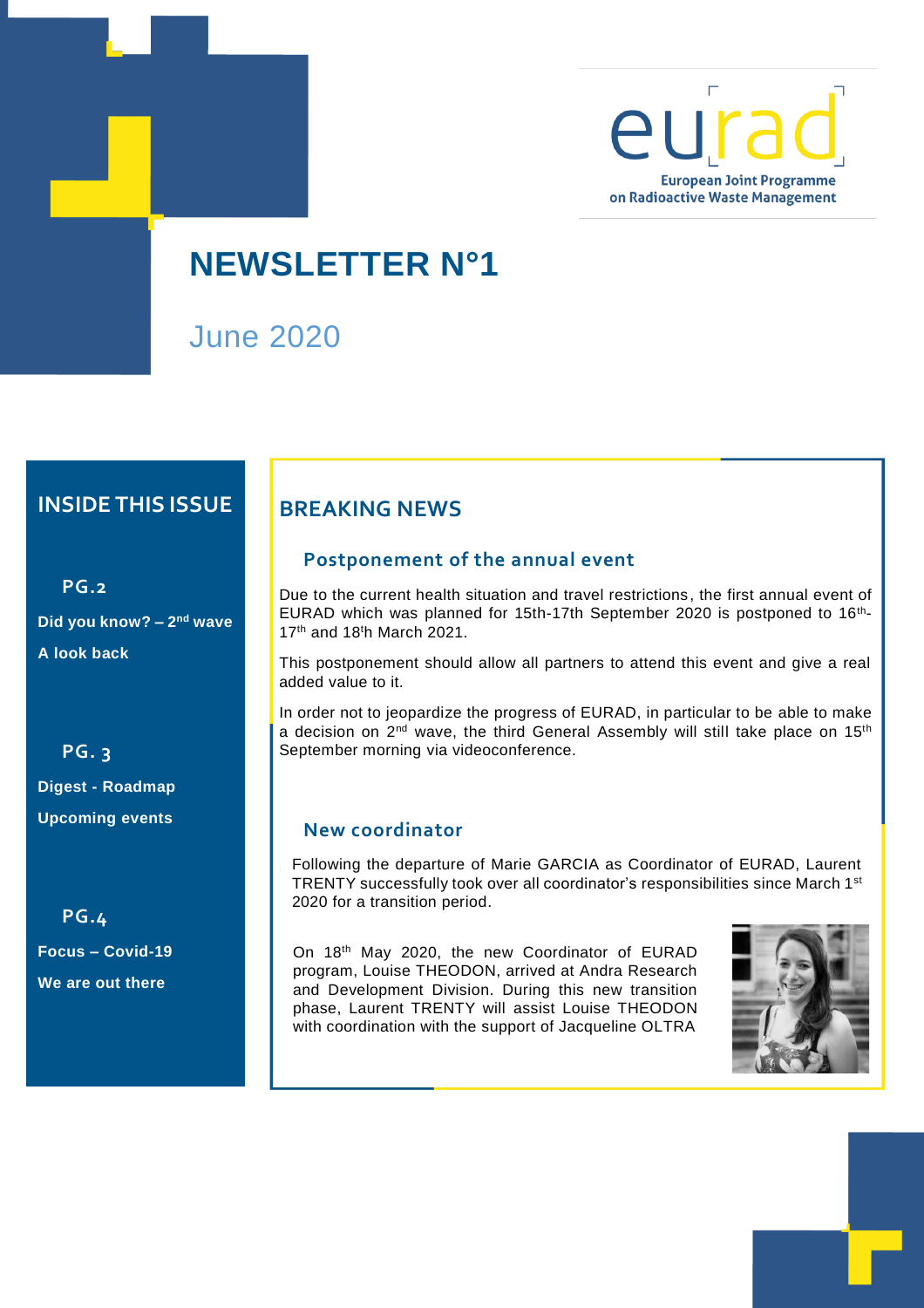### **DID YOU KNOW?**

At the commencement of EURAD in June 2019, a key principle was that we would only commit around 70 % of the programmes intended €60M budget. Around 30% was retained to allow us, besides strong engagement in knowledge management, the flexibility to launch 2<sup>nd</sup> wave activities in June 2021. Since the turn of the year, Our Bureau, supported by the PMO have been busy developing and actioning a transparent and fair process to agree our 2<sup>nd</sup> wave activities.

Each of EURADs three Colleges were asked to propose outline topics for up to 4 new R&D work packages and 2 new or/extended Strategic Studies (StS). Sixteen great ideas were put forward. Following a quick eligibility check (e.g. against the agreed criteria, covering notably our shared SRA priorities) and some commonality screening, a 'Consolidated long list' of proposals was formed (of 7R&D WP and 4StS). In order to keep everyone's use of resource efficient, it was agreed not to develop all of these ideas into detailed proposals, instead prioritised proposals around common needs have been identified and the following 'short list' of proposals has been agreed with EURAD's Colleges. The proposals that will be worked up in more detail are:

- R&D "Container performance" nuclei: [nikitas.diomidis@nagra.ch,](mailto:nikitas.diomidis@nagra.ch) [Guido.bracke@grs.de,](mailto:Guido.bracke@grs.de) [kmijnend@sckcen.be](mailto:kmijnend@sckcen.be)
- R&D "MAGIC" nuclei: [erika.neeft@covra.nl,](mailto:erika.neeft@covra.nl) [alexandre.dauzeres@irsn.fr,](mailto:alexandre.dauzeres@irsn.fr) [sergey.churakov@psi.ch](mailto:sergey.churakov@psi.ch)
- R&D "Monitoring" nuclei: [johan.bertrand@andra.fr,](mailto:johan.bertrand@andra.fr) [ov\\_tokarevsky@sstc.ua,](mailto:ov_tokarevsky@sstc.ua) [tomas.cernousek@cvrez.cz](mailto:tomas.cernousek@cvrez.cz)
- SS "UMAN" extension": [astrid.goebel@bge.de,](mailto:astrid.goebel@bge.de) [frank.lemy@belv.be,](mailto:frank.lemy@belv.be) [wilfried.pfingsten@psi.ch](mailto:wilfried.pfingsten@psi.ch)
- SS "ROUTES extension": [peter.rampl@nes.at,](mailto:peter.rampl@nes.at) [Jitka.miksova@suro.cz,](mailto:Jitka.miksova@suro.cz) [savidou@ipta.demokritos.gr](mailto:savidou@ipta.demokritos.gr)

These proposals have been worked up in more details by the interested organizations, represented by the contact points identified above. Based on these proposals, and the budget constraints, a final decision on the 2nd wave WPs and StS to be developed will be taken in early July. The detailed development of these WPs will then start.

If people would like to learn more, or contribute to the development of the R&D WP and StS then please contact (if not already done) the proposal contact points listed above or the EURAD Bureau or PMO.

### **A LOOK BACK**

**EURAD training on Multiphysical Couplings in Geomechanics - 22nd - 24th January 2020 (Liège, Belgium)**



The first GAS/HITEC Joint training course has been organized from 22 to 24 January 2020 at the Liège University in Belgium within the framework of EURAD as a Doctoral<br>School entitled "Multiphysical School entitled "Multiphysical Couplings in Geomechanics, a focus on thermal effect and gas transfer impact on the behaviour of geomaterials".

### **Launch of the mobility program**

Launched in April 2020, the EURAD Mobility Program is intended to support individuals who would like to further develop their knowledge and skills in the field of Radioactive Waste Management including deep geological disposal.

Following the first deadline, one application was received that led to one successful candidate!

**Next deadlines: June 30th and August 31st 2020**

# eurad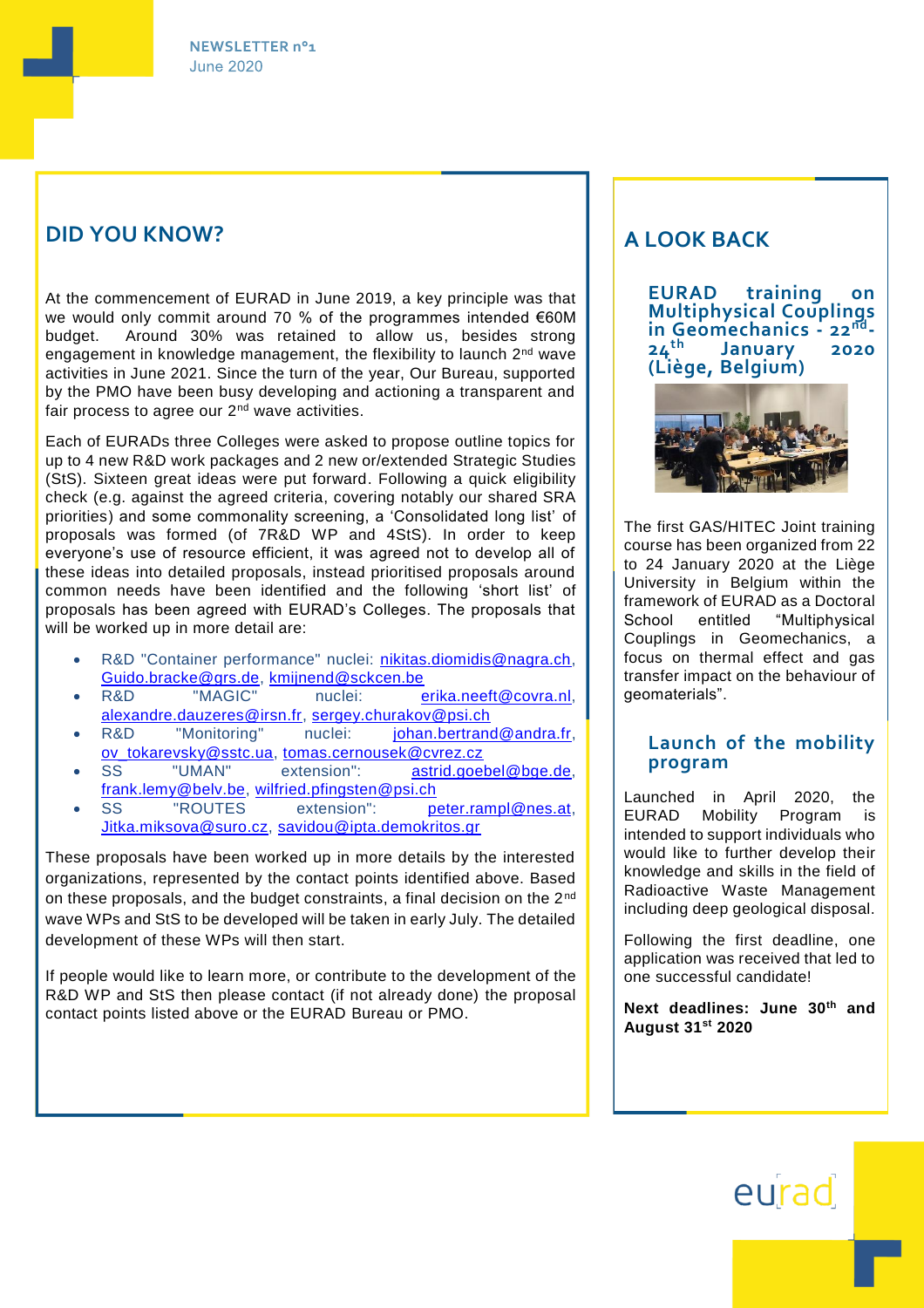

## **DIGEST**



### **EURAD Roadmap - A generic roadmap for implementing radioactive waste management, from generation to disposal**

A Roadmap Advisory Committee was appointed in April to provide insight from advanced program implementation perspectives. It comprises Johan Andersson (representing WMOs), Neil Chapman (representing TSOs) and Bernd Grambow (representing REs), plus members from EURAD PMO and the Chief Scientific Officer.

Over the summer, domain experts from across the European RWM community will be working together to evaluate knowledge maturity across the 7 themes of the EURAD Roadmap to create a broad baseline of:

- Guidance on typical goals, activities and competencies for RWM
- Contextual insight on how existing domain knowledge is used, relative to functional requirements, and the impact of domain knowledge, relative to long-term safety or practical implementation
- Experts view of the most relevant knowledge and associated uncertainties in each domain

### **Want to know more?**

Attend our 1-hour lunch and learn engagement sessions: 1 PM (CET)  $8<sup>th</sup>$  & 21<sup>st</sup> July 2020.

| On September 14 <sup>th</sup> 2020, a one day course<br>"Introductory course on EURAD and Radioactive<br>Roadmap<br>Waste Management" that will be open to<br>everyone involved in EURAD will be launched.                                                                           |                                               |
|--------------------------------------------------------------------------------------------------------------------------------------------------------------------------------------------------------------------------------------------------------------------------------------|-----------------------------------------------|
| The intention is to show how EURAD is<br>positioned in the frame of radioactive waste<br>management within EU.<br>14th: Introductory course on<br>EURAD and Radioactive<br>The preliminary programme can be found here.<br>This one day course will be linked to a $\frac{1}{2}$ day |                                               |
| EURAD PhD/PostDoc come-together event on<br>the 15 <sup>th</sup> September 2020 where PhD's and<br>PostDoc's will be able to present themselves<br>and their work to the entire EURAD community<br>to trigger connections between the young                                          |                                               |
| and between EURAD WPs. Further information<br>will be provided on the EURAD webpage at the<br>beginning of July 2020.                                                                                                                                                                |                                               |
|                                                                                                                                                                                                                                                                                      | scientists and experienced researchers within |

# eurad